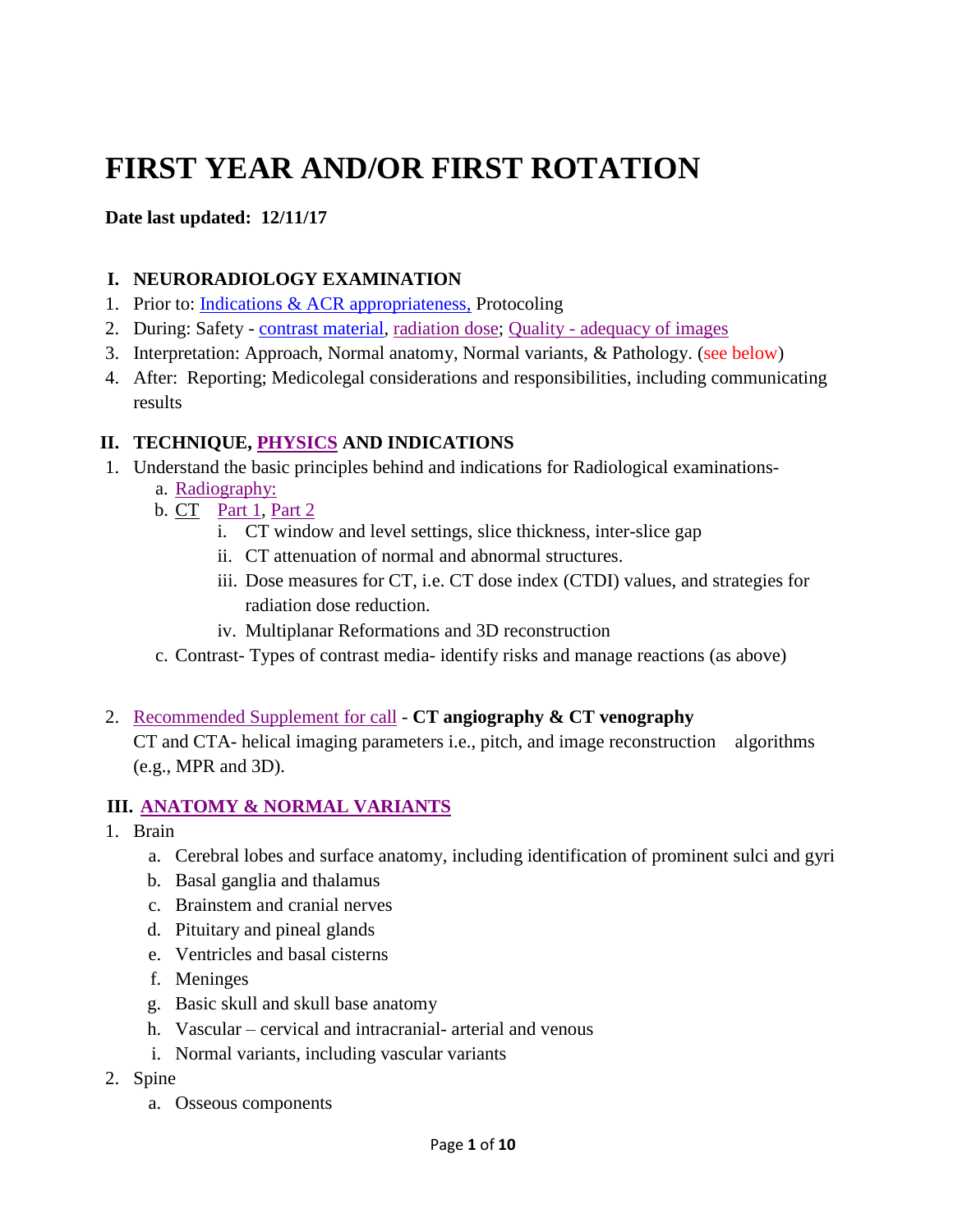- b. Vertebral anatomy and differences between cervical, thoracic and lumbar spine
- c. Spinal canal and cord- intramedullary, intradural-extramedullary and extradural compartments
- d. Normal variants
- 3. Head and Neck
	- a. Calvarium
	- b. Anatomy of spaces of neck
	- c. Salivary glands, thyroid
	- d. Oral cavity and oropharynx, hypopharynx, laryngopharynx
	- e. Lymph node levels
	- f. Orbits- bony and ocular anatomy
	- g. Sinus anatomy turbinate and meatal anatomy, the osteomeatal unit (OMU) and normal drainage pathways of the paranasal sinuses
	- h. Normal variants
- 4. Basic MR anatomy
	- a. Brain
	- b. Head & Neck
	- c. Spine
	- d. Normal MRI variants
- 5. CT Angiography and CT Venography

### **IV. INTERPRETATION APPROACH (as below)**

- 1. Radiography
- 2. CT
- 3. Brain
- 4. ENT
- 5. Spine

### **V. BRAIN PATHOLOGY**

- 1. [Edema-](https://www.dropbox.com/s/nq2og0ubnbp3mmr/Cerebral%20edema.pdf?dl=0) cytotoxic (CVA) versus vasogenic (tumor, inflammation, infection), osmotic and interstitial
- 2. [Stroke](https://www.dropbox.com/s/9dl3umzx78rcg57/Basic%20Stroke.pdf?dl=0)
	- a. Ischemic versus hemorrhagic
	- b. Arterial versus venous
	- c. Vascular distributions
	- d. Patterns of ischemic stroke
	- e. Early detection by CT
- 3. [Neoplasms](http://www.radiologyassistant.nl/en/p47f86aa182b3a/brain-tumor-systematic-approach.html)
	- a. Single versus multiple
	- b. Primary versus secondary
	- c. Location: intra-axial versus extra-axial, gray or white matter, supra-versus infratentorial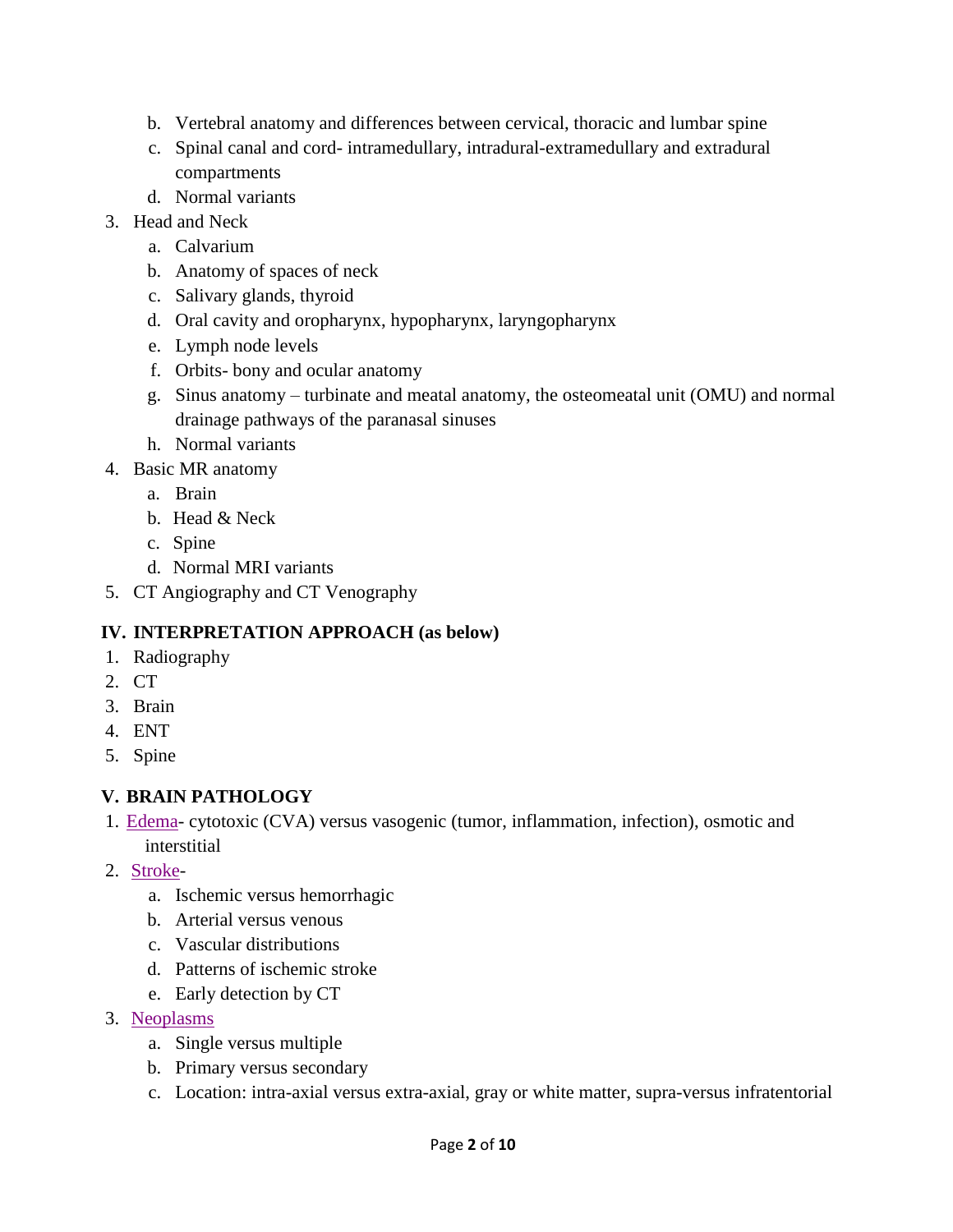- d. Enhancement pattern
- e. Pediatric versus adult
- 4. [Trauma](https://www.dropbox.com/s/rfrhqvvorz10glj/Traumatic%20Brain%20Injury%20SI%202018.pdf?dl=0)
	- a. Fractures- calvarial, skull base, temporal bone
	- b. Hematomas
		- i. Extra-axial: Epidural (arterial and venous), Subdural (different ages)
		- ii. Intra-axial: Contusions and shearing injury (grading)
	- c. Non-accidental trauma
- 5. [Hemorrhage](https://www.asnr.org/neurocurriculum-live/imaging-intracranial-hemorrhages/)
	- a. Blood Density evolution expected evolution and variants
	- b. Type, by location parenchymal, epidural, subdural, subarachnoid
	- c. Hemorrhagic transformation of infarcts- differentiation from contrast
	- d. Hypertensive bleeds- common sites
	- e. Differentiation of subdural from extradural blood
	- f. Hyperdense noncalcified lesions on CT
	- g. Calcified intraparenchymal lesions
- 6. [Hydrocephalus](https://www.dropbox.com/s/q06rpq1j2q6pgr8/hydrocephalus.pdf?dl=0)
	- a. Differentiate atrophy from hydrocephalus
	- b. Distinguish intraventricular vs extraventricular obstructive
	- c. Radiographic acuity/ compensation
	- d. Shunt types
	- e. Shunt follow up- ventricle size measurements
	- f. Complications of shunts- slit ventricle, shunt dependence, trapped ventricle
- 7. [Brain herniation patterns](https://radiopaedia.org/articles/cerebral-herniation)
- 8. [Calcifications-](https://www.dropbox.com/s/tm4jtvqjiet4scr/IC%20calc.pdf?dl=0) physiologic versus pathologic, causes
- 9. [Postoperative findings on CT](https://www.dropbox.com/s/1g78tche5s2zg5i/Post%20op%20cranium.pdf?dl=0)
- 10. Vascular [disorders](https://www.dropbox.com/s/waadfjzwl69kzoy/Vascular%20lesions%20and%20normal%20variants.pdf?dl=0)
	- a. Aneurysms, arterio venous malformations
	- b. dissection,
	- c. thrombosis (arterial and venous)
	- d. [NASCET criteria](https://radiopaedia.org/articles/carotid-artery-stenosis)

#### **VI. SPINE PATHOLOGY**

1. Trauma-[C spine](https://www.dropbox.com/s/bxpe8zqnzdwk44b/C%20Spine%20Trauma.pdf?dl=0)

[T and L Spine](https://www.dropbox.com/s/wa4ozpztuor4i79/T%20L%20Spine%20Trauma.pdf?dl=0)

- a. Stable versus unstable fractures
- b. Compression, burst and chance fractures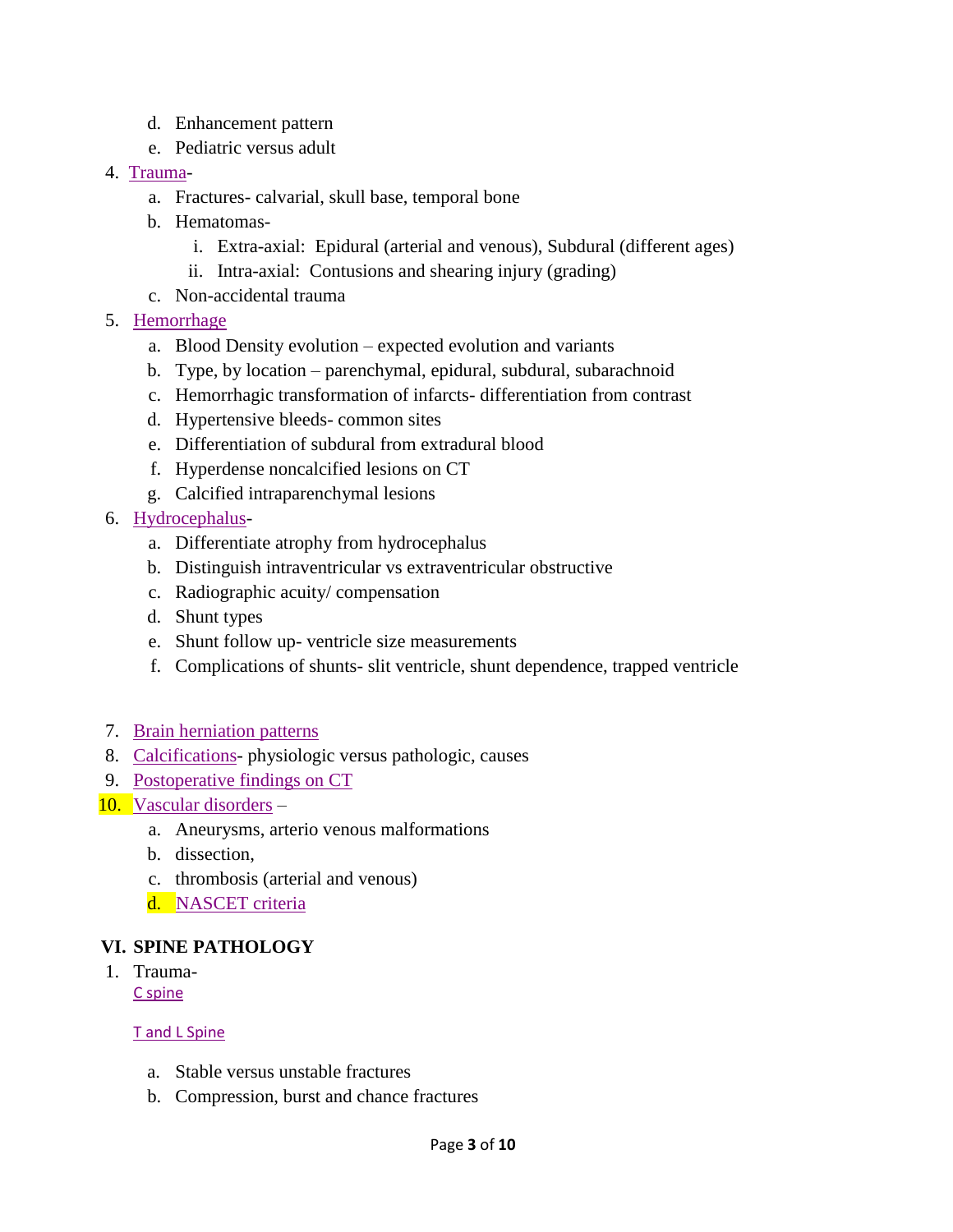- c. Fracture patterns and associated injuries
- d. Spondylolysis and Spondylolisthesis
- 2. [Post-operative spine-](https://www.dropbox.com/s/twxcbldser3ifzu/Post%20op%20spine.pdf?dl=0) x-rays & CTs for assessment of hardware, alignment
- 3. Spinal Hemorrhage
	- a. [Epidural](https://radiopaedia.org/articles/spinal-epidural-haematoma)
	- b. [Subdural](https://www.sciencedirect.com/science/article/pii/S2214751914000449)
	- c. [Subarachnoid](http://casereports.bmj.com/content/2016/bcr-2015-213556.full)

#### **VII. HEAD AND NECK**

- 1. [Maxillofacial, mandibular](https://www.dropbox.com/s/820keq6n16bitbi/Facial%20Fx.pdf?dl=0) and orbital trauma- fracture classifications
- 2. [Sinusitis-](https://www.dropbox.com/s/cbyb1gqu1hqu67b/Sinusitis.pdf?dl=0) acute and chronic Sinus [\(sinus opacification Ddx\)](https://www.dropbox.com/s/v5q3y02z1djc599/Sinus%20opacification.pdf?dl=0)
- 3. [Neck Infections and abscesses-](https://www.dropbox.com/s/11eb1kfynyihh1m/HN%20infection%2006.07.16.pptx?dl=0) Airway compromise
- 4. [Foreign bodies](https://www.dropbox.com/s/p8xo9uwmgcsgval/HN%20Foreign%20body%20Lateral%20Xray.pdf?dl=0)
- 5. [Thyroid lesions:](https://www.dropbox.com/s/rhq9wieideuw6el/Thyroid%20imaging.pdf?dl=0) Dx and management
- 6. [Abnormal lymph nodes:](https://www.dropbox.com/s/ct3v3zz0xk3ytsu/LAD%20kids%20and%20young%20adult.pdf?dl=0) Dx and management
- 7. [Vascular anomalies](https://www.dropbox.com/s/waadfjzwl69kzoy/Vascular%20lesions%20and%20normal%20variants.pdf?dl=0) vascular compromise, including atherosclerosis, stenosis, clot and occlusion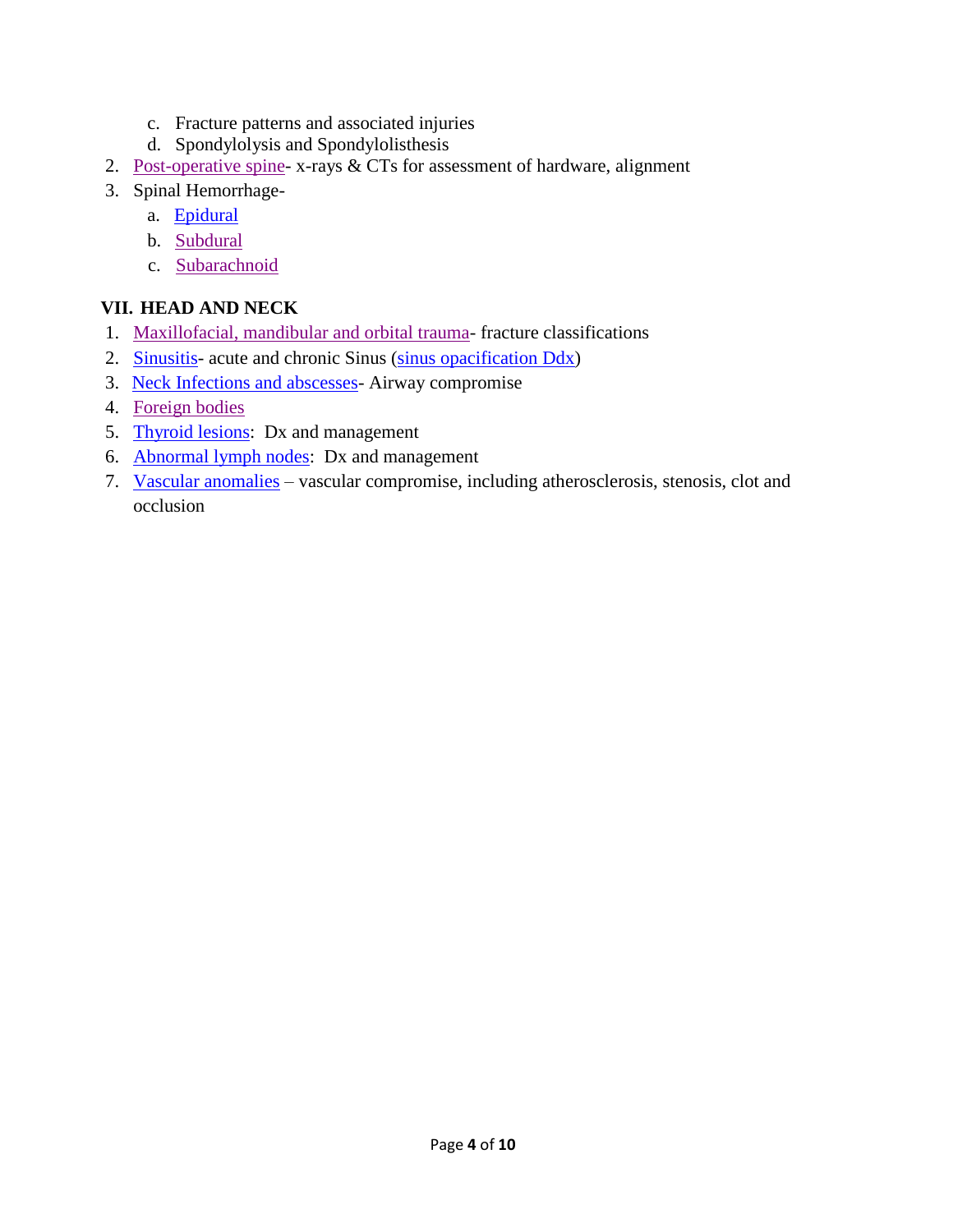# **SECOND YEAR/ROTATION** –

Review all materials from 1<sup>st</sup> rotation plus:

#### **I. TECHNIQUE AND INDICATIONS**

- 1. Understand the basic principles behind and indications for use of methods of [MR](https://www.dropbox.com/s/jxdx4ofv481cxj3/MRI%20physics%20basics.pdf?dl=0) examinations
	- a. Brain: T1, T2, FLAIR, DWI, SWI, 3D GRE, 3D, post-contrast, fat suppression
	- b. Vascular: TOF MRA, post-contrast MRA, TOF MRV, post-contrast MRV, fat suppression techniques
	- c. ENT: IR, fat sat post-contrast
	- d. Spine: T1, T2, STIR, GRE, 3D, fat sat post-contrast
- 2. Types of [contrast media-](https://www.dropbox.com/s/gy635jomrqe65rc/Contrast_Media.pdf?dl=0)identify risks and manage reactions
- 3. [Lumbar Punctures:](https://www.dropbox.com/s/wfcl6xarsbmm99p/LP.pdf?dl=0) fluoro-guided LP, myelogram (C/T/L), cisternogram- indications, techniques and perform

### **II. [ANATOMY:](http://www.headneckbrainspine.com/)**

- 1. Brainstem, cranial nerves, white matter tracts
- 2. Spine vascular structures
- 3. Orbits and sinuses
- 4. Temporal bone
- 5. Skull base
- 6. Head and neck- spaces of neck, lymph node levels

### **III. BRAIN PATHOLOGY- CT and MRI Correlation:**

- 1. Differential diagnosis by location
- 2. Stroke- Role of CTA, [CTP,](https://www.dropbox.com/s/0k744xs0jtafvx9/CTP.pdf?dl=0) [MRI, MRA, MRP, Evolution of stroke,](https://www.dropbox.com/s/cnur7pnbfo4l93s/MRI%20Stroke.pdf?dl=0) TIA, vascular occlusion and atherosclerosis
- 3. Tumor
	- a. [WHO Grading and imaging correlates](https://www.dropbox.com/s/wxh5xcznudgvbs6/2016%20Brain%20tumor%20update.pdf?dl=0)
	- b. [Gliomatosis](https://www.dropbox.com/s/wxh5xcznudgvbs6/2016%20Brain%20tumor%20update.pdf?dl=0)
	- c. [Tumor mimics-](https://www.dropbox.com/s/o9meh0in83mds47/tumor-mimics-mallik.pdf?dl=0) subacute infarcts, subacute hematomas, demyelinating lesions
	- d. [Ring enhancing masses](https://radiopaedia.org/articles/cerebral-ring-enhancing-lesions)
	- e. [Intraventricular masses](https://www.dropbox.com/s/ymsby2adlqqm4fm/IV%20mass.pdf?dl=0)
	- f. [Tumors crossing corpus callosum](https://www.dropbox.com/s/yd0peubi8ccvcm6/CC%20lesion.pdf?dl=0)
	- g. [Cerebellopontine angle tumors and mimics](https://www.dropbox.com/s/16ulanbug9dhi6v/CPA.pdf?dl=0)
	- h. [Cortical based tumors](https://radiopaedia.org/articles/cortically-based-brain-tumours-mnemonic)
	- i. [Fat containing masses](https://www.dropbox.com/s/m2yvzn6l4zmt6e4/Fat-Containing-Masses-of-Brain-FILEminimizer.pptx?dl=0)
	- j. [Calcified](https://www.dropbox.com/s/tm4jtvqjiet4scr/IC%20calc.pdf?dl=0)[/hemorrhagic masses](https://radiopaedia.org/articles/haemorrhagic-intracranial-tumours)
	- k. [MR diffusion and MR Perfusion](https://www.appliedradiology.com/articles/the-basics-of-diffusion-and-perfusion-imaging-in-brain-tumors)
	- l. [Pineal](https://www.dropbox.com/s/dve4xv49n2tm8bj/Pineal%20tumor.pdf?dl=0) and [pituitary](https://www.dropbox.com/s/9wkne5edj0w5zib/Sellar%20and%20parasellar.pdf?dl=0) tumors
	- m. [Nontumoral cysts-](https://www.dropbox.com/s/twoqlhycl0jh5y3/IC%20cyst.pdf?dl=0) Arachnoid, Colloid, Dermoid/Epidermoid, Enlarged VR spaces, Porencephalic cysts
- 4. Trauma
	- a. [Skull base](https://www.dropbox.com/s/cr830c092bvab09/SB%20Fx.pdf?dl=0) and [temporal bone fractures](https://www.dropbox.com/s/ocgy9opkd9k56j4/T%20bone%20Fx.pdf?dl=0)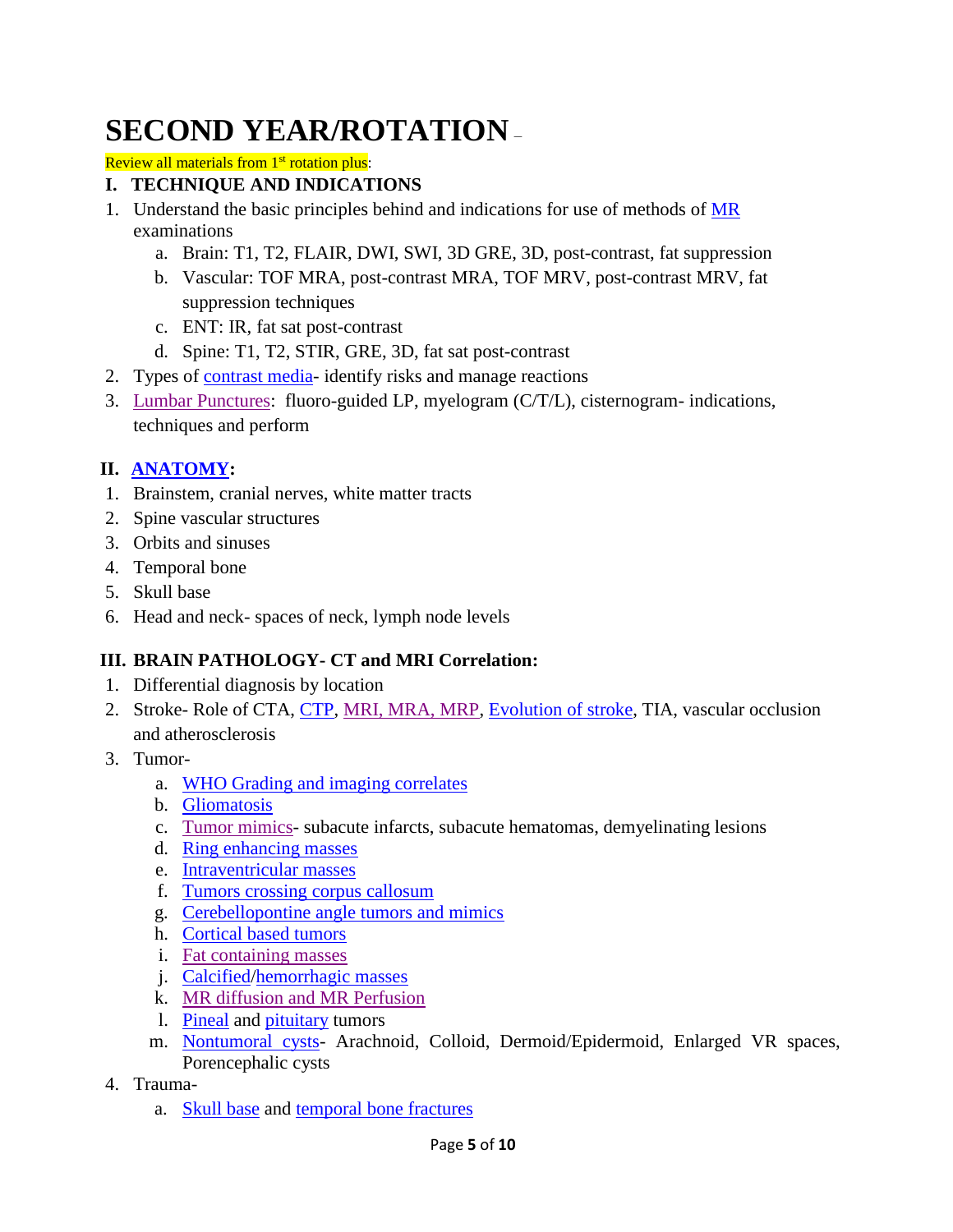- b. [Evolution of hematomas](https://www.dropbox.com/s/8z6zc4q5ekdlc69/IC%20Hg.pdf?dl=0) based on location- Parenchymal vs. SAH vs. SDH/EDH
- c. [Sequelae of brain herniation](https://www.youtube.com/watch?v=nFwJic2mYCU)
- d. [Chronic findings after trauma](https://www.dropbox.com/s/g5eh5dk6crxacru/Chronic%20traumatic%20enceph.pdf?dl=0)
- e. [Criteria of brain death](https://www.dropbox.com/s/xcuq4orzfzgeuwg/Brain%20death.pdf?dl=0)
- f. [Chronic traumatic encephalopathy](https://www.dropbox.com/s/g5eh5dk6crxacru/Chronic%20traumatic%20enceph.pdf?dl=0)
- g. [Traumatic intracranial and extracranial dissections](https://www.dropbox.com/s/00vq6o757hoq6x3/Craniocervical%20dissection.pdf?dl=0)
- h. [Traumatic carotid cavernous fistula](https://www.dropbox.com/s/60p91ao3w4iy081/CCF.pdf?dl=0)
- 5. Hemorrhage
	- a. [Determining age of hemorrhage on MRI](https://www.dropbox.com/s/8z6zc4q5ekdlc69/IC%20Hg.pdf?dl=0)
	- b. Patterns of bleeds- [hypertensive,](https://www.dropbox.com/s/8z6zc4q5ekdlc69/IC%20Hg.pdf?dl=0) [amyloid angiopathy](https://www.dropbox.com/s/egd6ny5shnvspv0/Cerebral%20amyloid.pdf?dl=0)
	- c. [When to suspect underlying lesion](https://www.dropbox.com/s/8z6zc4q5ekdlc69/IC%20Hg.pdf?dl=0)
	- d. [Primary tumors known to hemorrhage](https://radiopaedia.org/articles/haemorrhagic-intracranial-tumours)
	- e. [Hemorrhagic metastases to brain](https://radiopaedia.org/articles/haemorrhagic-intracranial-metastases)
	- f. [Hemorrhagic transformation of infarcts](https://radiopaedia.org/articles/haemorrhagic-transformation-of-ischaemic-infarct-1)
	- g. [Venous infarcts](https://www.dropbox.com/s/ctsw0xi2yffcnu0/Venous%20infarction.pdf?dl=0)
	- h. Embolic- [septic emboli and mycotic aneurysms, fat emboli](https://www.dropbox.com/s/5rw556jgg67rt89/Unusual%20cerebral%20emboli.pdf?dl=0)
	- i. [Nontraumatic, nonaneurysmal subarachnoid hemorrhage](https://www.dropbox.com/s/mihyj4qsbjoit1v/Nontraumatic%2C%20nonaneurysmal%20subarachnoid%20hemorrhage.pdf?dl=0)
- 6. [CNS infections](https://www.dropbox.com/s/j9jv0v04kfzhzt7/CNS%20Infection.pdf?dl=0)
	- a. [Parenchymal versus extra-axial](https://www.dropbox.com/s/j9jv0v04kfzhzt7/CNS%20Infection.pdf?dl=0)
	- b. Typical [\(pyogenic abscess\)](https://www.dropbox.com/s/j9jv0v04kfzhzt7/CNS%20Infection.pdf?dl=0) versus atypical (Herpes, Neurocysticercosis, Lyme)
	- c. [Infections in Immunocompromised \(HIV/ AIDS\)](https://www.dropbox.com/s/caqsbohjzs6e2sb/CNS%20infection%20immunocomprosmised.pdf?dl=0)
	- d. Chronic granulomatous infections [\(Tuberculosis,](https://www.dropbox.com/s/3vvfcj0icuhnik1/CNS%20TB.pdf?dl=0) [fungal\)](https://www.dropbox.com/s/y3ll7h9kj3wkfi1/Fungal%20brain%20infection.pdf?dl=0)
	- e. Noninfectious inflammatory conditions (including [sarcoidosis\)](https://www.ncbi.nlm.nih.gov/pmc/articles/PMC3173834/)
- 7. Demyelinating diseases- primary- [types of MS, criteria, role of imaging,](https://www.dropbox.com/s/lquic9ngrbkv7vh/MS%20brain%20and%20spinal%20cord.pdf?dl=0) ischemic, infection
- 8. CSF dynamics
	- a. [Intracranial hypo-and hypertension](https://www.dropbox.com/s/k30oyc3tm601dcw/intracranial%20hyper%20and%20hypotension.pdf?dl=0)
	- b. [CSF leaks](https://www.ncbi.nlm.nih.gov/pmc/articles/PMC5761172/)
	- c. [CSF diversion procedures](https://www.dropbox.com/s/iaw5et78s116r6p/CSF%20shunts.pdf?dl=0)
	- d. [Normal Pressure Hydrocephalus](https://www.dropbox.com/s/0gqcbk8vtj1ov66/Normal%20pressure%20hydrocephalus.pdf?dl=0)
- 9. Vascular-
	- a. Basics of [CTA, MRA](http://www.headneckbrainspine.com/) and [DSA](http://neuroangio.org/)
	- b. [Aneurysms](https://www.dropbox.com/s/j7g23oqksyn6xaj/IC%20aneurysm.pdf?dl=0)
	- c. [Arterial and venous variants](https://www.dropbox.com/s/waadfjzwl69kzoy/Vascular%20lesions%20and%20normal%20variants.pdf?dl=0)
	- d. [Arteriovenous malformations \(basics\)](https://www.dropbox.com/s/n7u6svv8uqqvum7/AVM%20Brain.pdf?dl=0)
	- e. [Carotid stenosis](https://www.dropbox.com/s/wz8hvqab56ayh8f/Carotid%20Imaging.pdf?dl=0)
	- f. [Dissection](https://www.dropbox.com/s/00vq6o757hoq6x3/Craniocervical%20dissection.pdf?dl=0)
- 10. [Epilepsy-](https://www.dropbox.com/s/jokd75x2kwg8us8/Epilepsy.pdf?dl=0) Temporal Lobe anatomy, Mesial Temporal Sclerosis

### **IV. SPINE PATHOLOGY**

- 1. Degenerative spine disorders, including [lexicon](https://www.dropbox.com/s/ki5po0ag96b88pk/Nomenclature.pdf?dl=0)
	- a. Types of disorders
		- i. [Diffuse idiopathic skeletal hyperostosis](https://www.dropbox.com/s/ax53r1vm8egcyys/DISH.pdf?dl=0)
		- ii. [Disc herniation](https://www.dropbox.com/s/ki5po0ag96b88pk/Nomenclature.pdf?dl=0)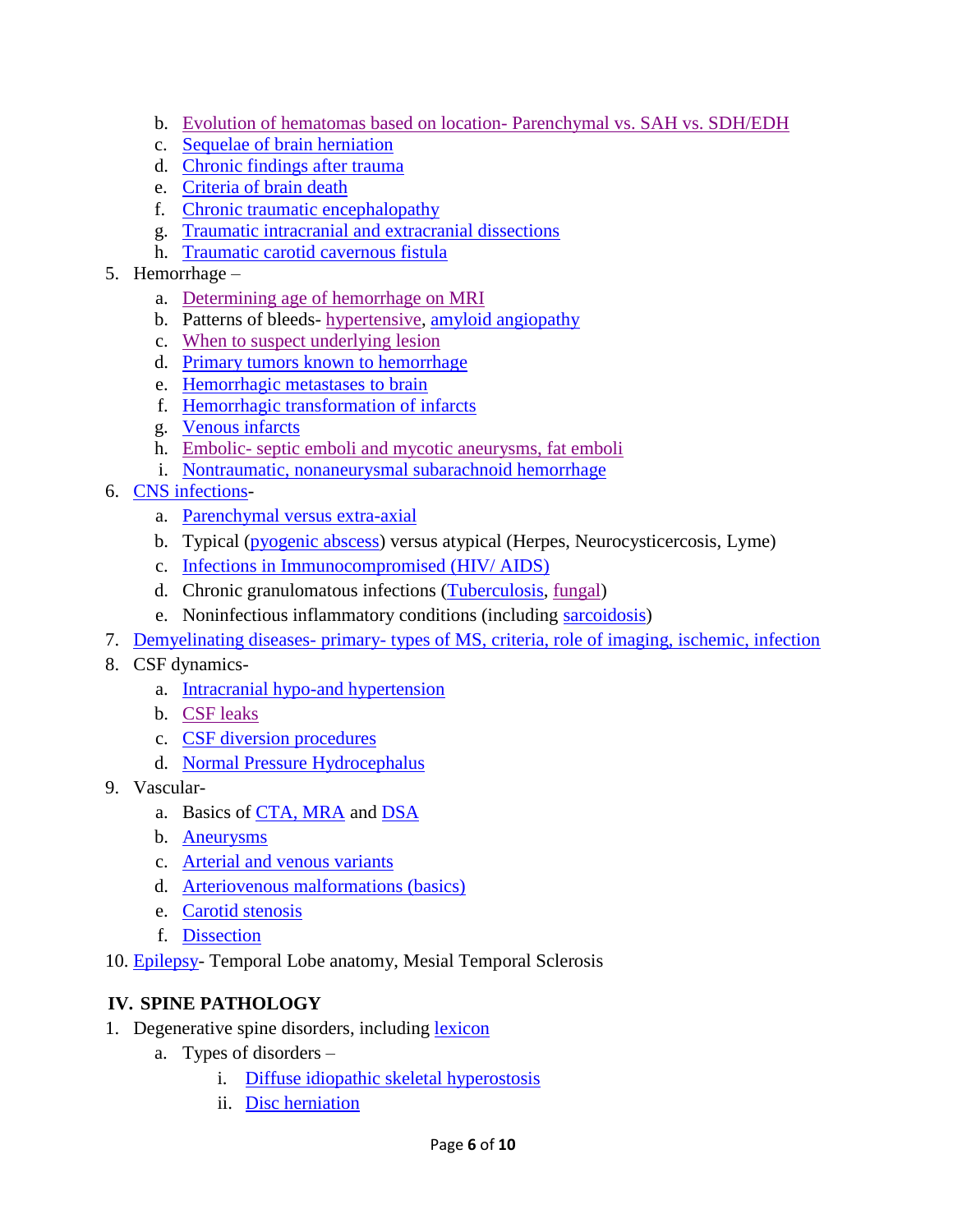- iii. [Disc-osteophyte](https://www.dropbox.com/s/f7udymw8jqquc87/Disc%20osteophyte.pdf?dl=0)
- iv. [Juxta-articular cysts](https://radiopaedia.org/articles/spinal-synovial-cyst-1)
- v. [Ossification of the posterior](https://radiopaedia.org/articles/ossification-of-the-posterior-longitudinal-ligament) longitudinal ligament
- vi. [Spinal stenosis](https://www.dropbox.com/s/ki5po0ag96b88pk/Nomenclature.pdf?dl=0)
- vii. Spondylolisthesis [and spondylolysis](https://www.dropbox.com/s/2kic13f4wxysn8p/Spondylolisthiasis%20lysis.pdf?dl=0)
- b. Disc morphology [bulge, protrusion, extrusion, sequestration](https://www.dropbox.com/s/ki5po0ag96b88pk/Nomenclature.pdf?dl=0)
- c. Lumbar Disc pathology location [central, subarticular, foraminal, far lateral, anterior](https://www.dropbox.com/s/ki5po0ag96b88pk/Nomenclature.pdf?dl=0)

#### 2. [Trauma-](https://www.dropbox.com/s/ilvxn3ol7igl1x3/MRI%20acute%20spinal%20Fx.pdf?dl=0)

- a. MRI- criteria of instability
- b. Ligamentous injuries
- c. Cord injury
- d. Epidural, subdural and subarachnoid hemorrhages
- e. Craniovertebral fractures- Atlanto-occipital dislocation, C1/C2 fractures
- 3. [Spine infections](https://www.dropbox.com/s/fjpx322fs6ioz5y/Spine%20infection%201.pdf?dl=0) and inflammations
	- a. Discitis Osteomyelitis
	- b. Spinal Abscess
	- c. [Nonpyogenic infections](https://www.dropbox.com/s/fjpx322fs6ioz5y/Spine%20infection%201.pdf?dl=0)
	- d. [Acute](https://radiopaedia.org/articles/guillain-barre-syndrome-2) and [chronic](https://radiopaedia.org/articles/chronic-inflammatory-demyelinating-polyneuropathy) inflammatory polyneuropathies
	- e. Demyelination- [Multiple sclerosis](https://www.dropbox.com/s/lquic9ngrbkv7vh/MS%20brain%20and%20spinal%20cord.pdf?dl=0) and [ADEM](https://www.dropbox.com/s/6x0tohwkiiuav9r/ADEM.pdf?dl=0)
	- f. [Transverse Myelitis](https://www.dropbox.com/s/d1f7siyldig2soo/Transverse%20myelitis.pdf?dl=0)
- 4. [Tumors](https://www.dropbox.com/s/ag9tfe6qfmurjbx/Spinal%20tumor.pdf?dl=0)
	- a. Extradural
	- b. Intradural extramedullary
	- c. Intramedullary
- 5. [Post-operative-](https://www.dropbox.com/s/twxcbldser3ifzu/Post%20op%20spine.pdf?dl=0) CT and MRI for hardware, acute bleeds. Recognizing acute postsurgical complications including acute epidural and hardware associated hemorrhage; misplaced or incorrectly placed hardware. Chronic hardware failure including features of hardware loosening and fractures. Metal artifact reduction techniques for [CT](hhttps://www.dropbox.com/s/bvld8u1v3vk2bfv/CT%20Metalic%20reduction.pdf?dl=0) and [MRI.](http://mriquestions.com/metal-suppression.html)

### **V. HEAD AND NECK PATHOLOGY**

- 1. Sinus and osteomeatal unit (OMU) disease- [infection, inflammation,](https://www.dropbox.com/s/cbyb1gqu1hqu67b/Sinusitis.pdf?dl=0) [tumors](https://www.dropbox.com/s/znjy1elx1h8wc0f/Imaging%20of%20sinonsal%20Neoplasms%20Las%20Vegas.pptx?dl=0)
- 2. Facial and orbital trauma- [fracture associations and complications](https://www.dropbox.com/s/820keq6n16bitbi/Facial%20Fx.pdf?dl=0)
- 3. [Skull base](https://www.dropbox.com/s/f4vzmmtm2tjnypx/Central%20skull%20base.pdf?dl=0) and [temporal bone](https://www.dropbox.com/s/rd6ewmra1ectbwk/Temporal%20bone%20Anatomy%2C%20infection%2C%20trauma.pdf?dl=0) basics
- 4. Neck- [lymphadenopathy,](https://www.dropbox.com/s/ct3v3zz0xk3ytsu/LAD%20kids%20and%20young%20adult.pdf?dl=0) [infections,](https://www.dropbox.com/s/xhetof34grqtj7t/HN%20infection%20ER%20lecture%2006.02.15.pptx?dl=0) tumor [classification based on location](https://www.dropbox.com/s/ffc0s9katwm100s/HN%20cancer%20over%20view.pdf?dl=0)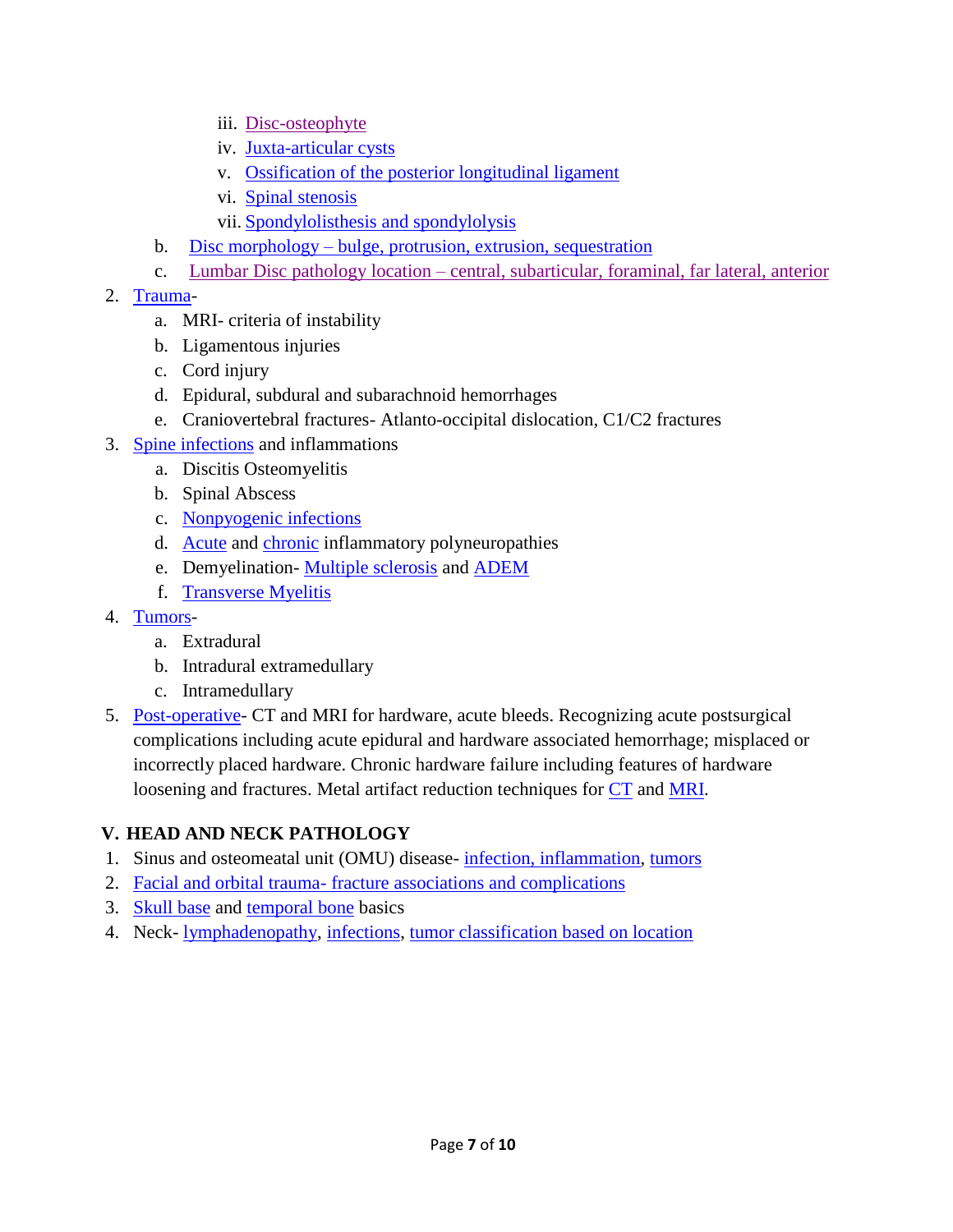# **THIRD YEAR/ROTATION**

### **Review material for R1 and R2**

- **I. TECHNIQUE AND INDICATIONS** Understand the basic principles behind and indications for use of methods of examination-
- 1. CT- CTA, CTV, CT Perfusion- [Dual energy CT](https://www.dropbox.com/s/31k1x1albci91kz/dual%20energy%20ct.pdf?dl=0)
- 2. MRI Basics of advanced imaging techniques
	- a. [Diffusion tensor imaging](https://www.dropbox.com/s/p7qkh2t45p00l2f/DTI.pdf?dl=0) (principles of DTI)
	- b. [Functional MRI](https://www.dropbox.com/s/5myp1rhvfagt45d/fMRI%20for%20Phd%202018.pdf?dl=0) (principles of BOLD)
	- c. [MR artifacts](https://www.dropbox.com/s/f2lil475is3c71o/Mri%20artifacts%20radiographis.pdf?dl=0)
	- d. MR perfusion (use in [neoplasms](https://www.dropbox.com/s/xf5dzu5ihqq1t5g/MR%20perfusion%20tumor.pdf?dl=0) and [stroke\)](https://www.dropbox.com/s/9ivtvxkj7mm31r0/MR%20perfusion%20stroke.pdf?dl=0)
	- e. [MR spectroscopy](https://www.dropbox.com/s/qjy23smf3u017tw/MR%20spectroscopy.pdf?dl=0) (NAA, Choline, lactate)
	- f. [Susceptibility weighted imaging](https://www.dropbox.com/s/32xlgeysla94oth/SWI.pdf?dl=0)
- 3. [Myelography](https://www.dropbox.com/s/wfcl6xarsbmm99p/LP.pdf?dl=0)
- 4. [Cisternography](https://www.dropbox.com/s/678yz7ovwnh0vi4/CSF%20leak%20%20GSO%20KLB%2012.8.13final.pdf?dl=0)
- 5. [Digital Subtraction Angiography-](http://www.neuroangio.org/) Observe, indications, anatomy
- 6. Be able to choose appropriate examination types for a variety of clinical situations and recognize strengths and weakness of each type of imaging exam- ACR Appropriateness Criteria® [\(http://www.acr.org/Quality-Safety/Appropriateness-Criteria\)](http://www.acr.org/Quality-Safety/Appropriateness-Criteria)

### **II. ANATOMY**

1. White matter- [normal myelination](https://www.myelinationmriatlas.com/)

## **III. BRAIN PATHOLOGY**

- 1. Stroke
	- a. [Hypoxic ischemic encephalopathy](https://www.dropbox.com/s/jjtl86v45uml79o/HIE.pdf?dl=0) (HIE)-Preterm, Term and Adults
	- b. [Vasculitis](https://www.dropbox.com/s/nqmxwj8xss5htzo/CNS%20vasculitis.pdf?dl=0)
	- c. [Posterior reversible encephalopathy syndrome \(PRES\)](https://www.dropbox.com/s/5vsj688avyil7bq/PRES.pdf?dl=0)
	- d. [Risks and benefits of and imaging after thrombolysis/ neurointerventional procedures](http://www.neuroangio.org/)
- 2. Tumor- MR Perfusion techniques, MR spectroscopy, [RANO Criteria](https://radiopaedia.org/articles/rano-criteria-for-glioblastoma)
- 3. [Hemorrhage-](https://www.dropbox.com/s/8z6zc4q5ekdlc69/IC%20Hg.pdf?dl=0) underlying lesions, active bleeds
- 4. [Vascular-](https://www.dropbox.com/s/waadfjzwl69kzoy/Vascular%20lesions%20and%20normal%20variants.pdf?dl=0) atherosclerosis, vasculopathies, venous thrombosis, arteriovenous malformations, vascular injuries
- 5. [CNS infections](https://www.dropbox.com/s/j9jv0v04kfzhzt7/CNS%20Infection.pdf?dl=0)
	- a. Congenital Infections-CMV, Toxoplasmosis
	- b. Fungal and less common infections
	- c. Sequelae of infections
	- d. AIDS and complications
	- e. Routes of spread of non CNS infections to brain
- 6. White matter
	- a. [Inherited metabolic disorders \(limited\)](https://www.dropbox.com/s/csbcaopt1j5237f/Inborn%20error.pdf?dl=0)
	- b. [Demyelinating and dysmyelinating diseases-](https://www.dropbox.com/s/bqbt3eakqgi2afg/Metabolic.pdf?dl=0) toxic and metabolic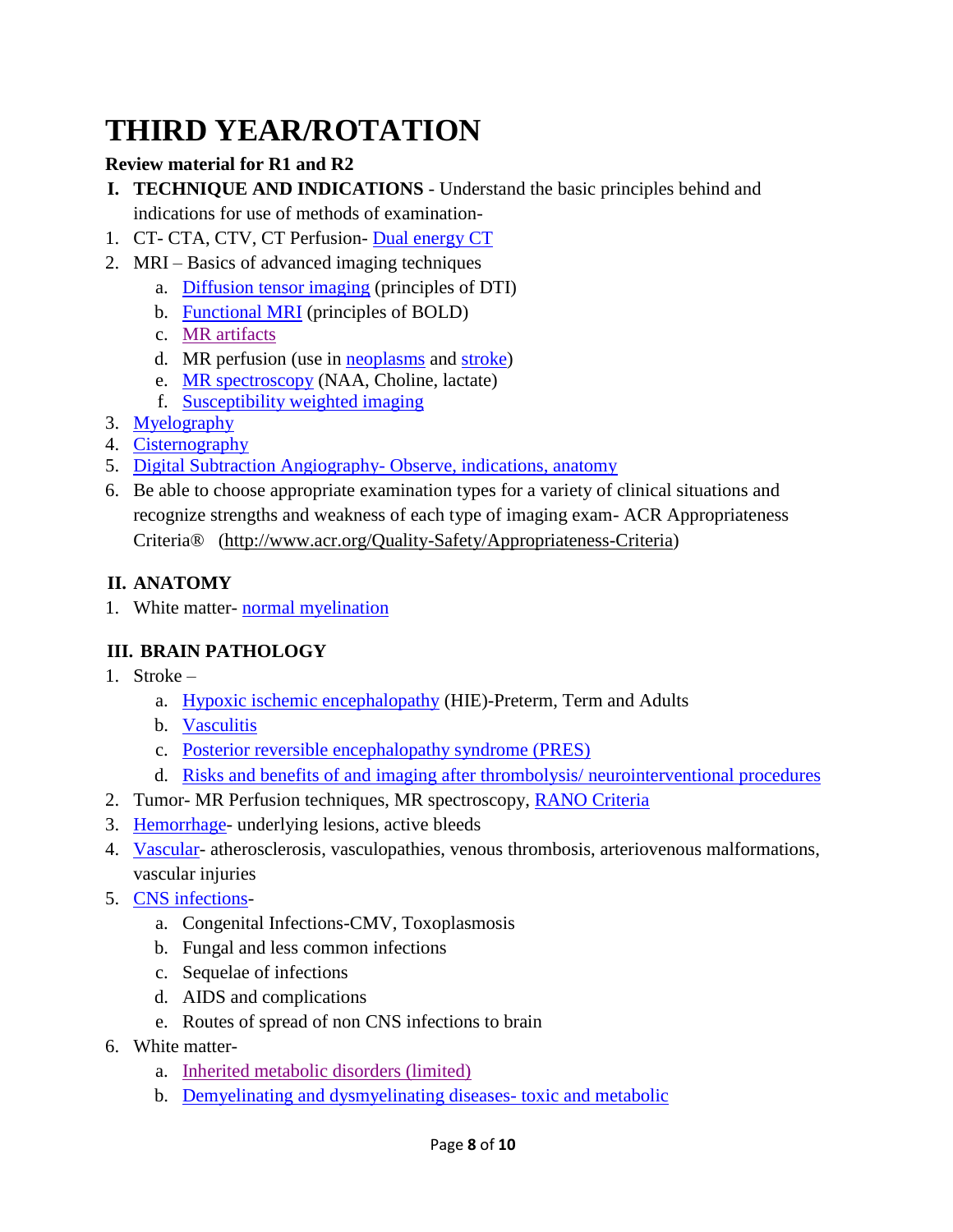- 7. Neurodegenerative- Alzheimer's, metabolic, infectious (Prion disease): [Part 1,](https://www.dropbox.com/s/eyhrfcftklra67f/Neurodegenerative%20disease%20part%201.pdf?dl=0) [part 2](https://www.dropbox.com/s/j5vbmggzkze1jco/Neurodegenerative%20disease%20part%202.pdf?dl=0)
- 8. Cranial Nerve Pathologies part [1,](https://www.dropbox.com/s/4dqppzp0jkqlxqe/CN%20II.pdf?dl=0) [2,](https://www.dropbox.com/s/ve3hut5sn9o09un/Ocular%20motor.pdf?dl=0) [3,](https://www.dropbox.com/s/z2wiyjs03bmlaa4/CN%20V.pdf?dl=0) [4,](https://www.dropbox.com/s/7zz8o83pxjy3hch/CN%20VII.pdf?dl=0) 5 Schwannomas, leptomeningeal carcinomatosis, perineural spread, infection (Lyme), inflammation (Sarcoid)
- 9. Congenital/developmental-
	- a. Brain malformations- [Chiari 1](https://radiopaedia.org/articles/chiari-i-malformation) and [2,](https://radiopaedia.org/articles/chiari-ii-malformation) [Holoprosencephaly,](https://radiopaedia.org/articles/holoprosencephaly) [Dandy Walker spectrum](https://radiopaedia.org/articles/dandy-walker-continuum-3)
	- b. [Corpus callosum anomalies-agenesis/dysgenesis](https://radiopaedia.org/articles/dysgenesis-of-the-corpus-callosum)
	- c. Sulcation and migrational anomalies
	- d. [Phakomatoses-](https://www.dropbox.com/s/us9ocpak0kx4yt3/Phagomatosis.pdf?dl=0) NF1, NF2, Tuberous sclerosis, Sturge Weber and von Hippel Lindau
- 10. [Epilepsy-](https://www.dropbox.com/s/jokd75x2kwg8us8/Epilepsy.pdf?dl=0) malformations of cortical development
	- a. Hemimegalencephaly
	- b. Heterotopia
	- c. Polymicrogyria, Lissencephaly and schizencephaly
	- d. Focal cortical dysplasia
- 11. [Toxic/Metabolic-](https://www.dropbox.com/s/pj2j9xzezphnk8r/Metabolic%20CNS.pdf?dl=0) Alcoholic, Wilson's, Hepatic encephalopathy, Osmotic demyelination, Chemotherapy, drug abuse

## **IV. SPINE PATHOLOGY**

- 1. [Congenital](https://www.dropbox.com/s/xrtai5v2bhkxss7/Spine%20anomaly.pdf?dl=0)
	- a. Neural tube defects-Myelomeningocele, Lipomyelomeningocele, Lipomas, Dermoid, Caudal Regression, Sacrococcygeal Teratoma
	- b.Segmentation anomalies
	- c.Phacomatoses -NF1, NF2
	- d. Congenital/Metabolic/Connective tissue-- Osteogenesis Imperfecta, Marfan's, Osteopetrosis,
	- e. Craniovertebral junction variants-Platybasia, Basilar invagination
- 2. [Spine vascular-](https://www.dropbox.com/s/r80qa3j6fv4olzb/Spinal%20vascular%20disease.pdf?dl=0) infarcts, vascular malformations
- 3. Miscellaneous- [arachnoid cysts,](https://www.dropbox.com/s/6yvqfrmlwp57rq8/Spine%20arachnoid%20cyst.pdf?dl=0) [cord herniation,](https://www.dropbox.com/s/a5d386kx3jgumfm/Spinal%20cordd%20herniation.pdf?dl=0) [DISH,](https://www.dropbox.com/s/ax53r1vm8egcyys/DISH.pdf?dl=0) [OPLL,](https://www.dropbox.com/s/ax53r1vm8egcyys/DISH.pdf?dl=0) Longus coli [tendonitis](https://www.dropbox.com/s/3ix05v06wkzbsl3/Longus%20coli%20tendinitis.pdf?dl=0)
- 4. Spinal manifestations of systemic diseases/Arthritis [-Sickle cell,](https://www.dropbox.com/s/xg7kwq7iieuezyu/SS.pdf?dl=0) [renal/dialysis, Gout/CPPD,](https://www.dropbox.com/s/p7incjd1qdd7rwm/Spine%20arthritis.pdf?dl=0) [seronegative spondyloarthropathy, rheumatoid arthritis](https://www.dropbox.com/s/p7incjd1qdd7rwm/Spine%20arthritis.pdf?dl=0)
- 5. Post procedural [imaging and complications-](https://www.dropbox.com/s/0lmyslms20bz7cl/Post%20op%20spine%20complication.pdf?dl=0) MRI findings- hemorrhage, soft tissue injury, arachnoiditis
- 6. Nerve plexus- **[Brachial](https://www.dropbox.com/s/rj98fzdbtygunvw/Brachial%20plexus.pdf?dl=0)** and **Lumbosacral**-anatomy and pathology

# **V. HEAD AND NECK PATHOLOGY**

- 1. [Sinonasal](https://www.dropbox.com/s/dog6uwogh7oy3i0/Imaging%20of%20sinonsal%20Neoplasms%20Las%20Vegas.pptx?dl=0) tumors- nodal and [perineural spread](https://www.dropbox.com/s/pneqxhwe3omyhaz/Perineural%20Spread%2005.10.16.pptx?dl=0)
- 2. [Orbital tumors-](https://www.dropbox.com/s/iaurh05yec9gkqq/Orbital%20tumor.pdf?dl=0) Retinoblastoma, Lymphoma, optic glioma, meningioma
- 3. [Orbital Infections and Inflammation-](https://www.dropbox.com/s/uhzm71fwqyzgu7b/Orbital%20infection%20inflammation.pdf?dl=0)Preseptal versus post septal, endopthalmitis, optic neuritis, psueudotumor, PHPV, retinopathy of prematurity, thyroid orbitopathy
- 4. [Congenital skull base variants and pathologies-](https://www.dropbox.com/s/xj1jvy0eh71knyq/SB%20encephalocele.pdf?dl=0) nasal masses, meningioma, fibrous dysplasia, chordoma, cartilaginous tumors
- 5. [Pharyngeal](https://www.dropbox.com/s/mzb4nzdgmm5vki9/Oral%20cavity%20OP%20Cancer%20staging%2005.17.2018.pptx?dl=0) and [laryngeal](https://www.dropbox.com/s/85amy7dcxmotbsw/Laryngeal%20CA.pdf?dl=0) tumors-benign and malignant